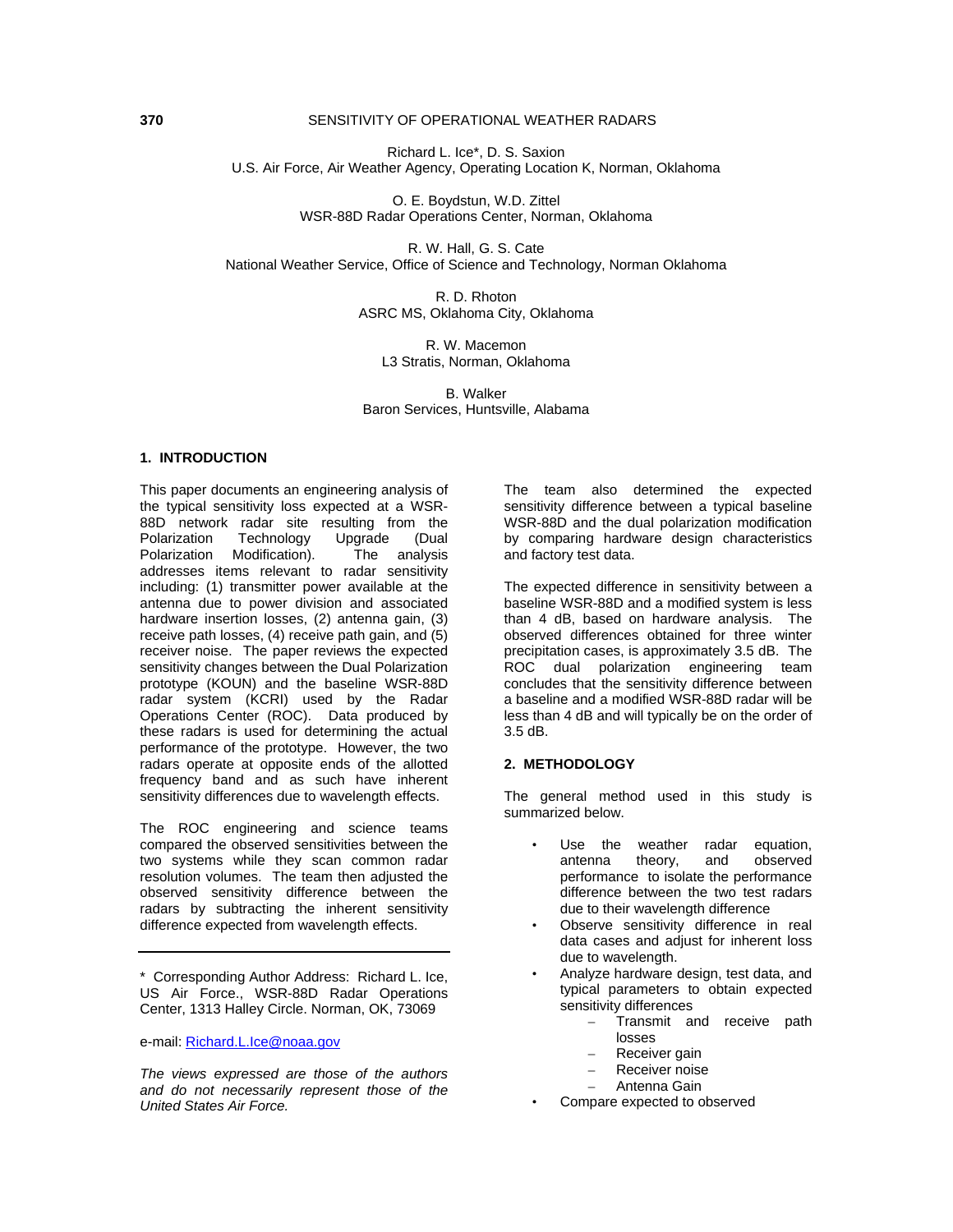There is a challenge presented in using these two radars because they operate at opposite ends of the available frequency band, and thus exhibit an inherent sensitivity difference due to antenna gain, beam width, and wavelength differences. KCRI is a redundant system with two channels. Channel 2 operates at a frequency of 2995 MHz while 2950 MHz is the frequency for channel 1. These values result in wavelengths of 10.02 and 10.17 centimeters (cm) for the respective channels. KOUN operates at a frequency of 2705 MHz for a wavelength of 11.09 cm. In order to use radars at such separated wavelengths, the engineering team determined the inherent sensitivity difference between the radars from theoretical considerations and observed data using available performance parameters. Then the team observed the actual sensitivity difference from data collections in multiple weather events. The team used two major methods for estimating the sensitivity difference and these are discussed in detail. Finally the team adjusted the observed sensitivity using the expected sensitivity difference due to wavelength considerations to obtain a best estimate of the actual sensitivity difference due to the hardware modification.

Once an accurate estimate of the sensitivity difference was obtained, the engineering team then compared the observed difference with the difference expected from analyzing hardware specifications and available test data.

The team concluded that the expected sensitivity difference between KCRI and KOUN was on the order of 1.5 dB. Observations from three weather events in February and March of 2010 indicated that the raw sensitivity difference between the radars was just under 5.0 dB, and was perhaps as low as 4.7 dB. Allowing for the 1.5 dB inherent difference in the performance of the two systems the dual polarization modification effect was determined to be between 3.2 and 3.5 dB, with the dual polarization prototype being the less sensitive radar. Hardware analysis by the engineering team determined the expected sensitivity difference between the baseline and dual polarization modified radars to be less than 3.7 dB. The observed data agrees well with the results of the hardware analysis. Allowing for variations in production hardware, and uncertainty in some of the measurements, the team determined that the expected difference in sensitivity should not exceed 4.0 dB and should typically be near 3.5 dB.

The data on antenna performance for this paper, both baseline and modified, is from the elevated, open air, far field range testing conducted by ARA Seavey on January 27 and March 26 of 2009 (Baron Services, 2009). The data for the baseline configuration is contrasted with historical data from the Andrew range testing and from current field measurements done via solar scans (Sirmans, 1992, Sirmans, 2001).

The L3 Baron team provided data on insertion losses of the relevant dual polarization modification hardware on March 11, 2010 (Ferrite<br>Company, 2009). Hardware analysis was Hardware analysis was performed for functional areas where the losses were expected to differ due to the design of the dual polarization modification.

### **3. EXPECTED SENSITIVITY DIFFERENCES FOR THE TWO TEST RADARS**

This section provides and analysis of the inherent difference in sensitivity between two similar radars operating at different wavelengths. In general, for the same antenna hardware, gain will decrease with longer wavelengths and beam width will increase. For weather targets, there is an additional difference in the backscatter reflectivity due to wavelength. The following analysis is based on a simplified version of the weather radar equation (4.34) given in Doviak and Zrnic, Section 4.4.5 (Doviak, 1993). This type of analysis was also described in an excellent and concise paper by Pratte and Keeler in which they introduce sensitivity analysis using the concepts of the "radar constant" and minimum detectable signal. (Pratte and Keeler, 1986).

From equation 4.34, the power received from a radar signal illuminating a volume distributed target at a specific range is:

$$
P(\mathbf{r}_0) = \frac{\pi^3 P_t g^2 g_s \theta_1^2 c \tau |K_w|^2 Z_e}{2^{10} (\ln 2) \lambda^2 r_0^2 l^2 l_r}
$$

Where:

 $P(r_0)$  is the receiver output power for a resolution volume centered at **r**<sub>0</sub>

*Pt* is peak transmit power at the antenna port *g* is antenna gain, referenced to the same port as the peak transmit power

*gs* is "system gain" the total gain of the receiving system (TR, filters, amplifiers, mixers)

*l* is atmospheric attenuation

*lr* is receiver loss, not included in *gs*

*θ1* is antenna 3 dB beam width, assumes azimuth and elevation beam width match

*λ* is wavelength

*τ* is pulse width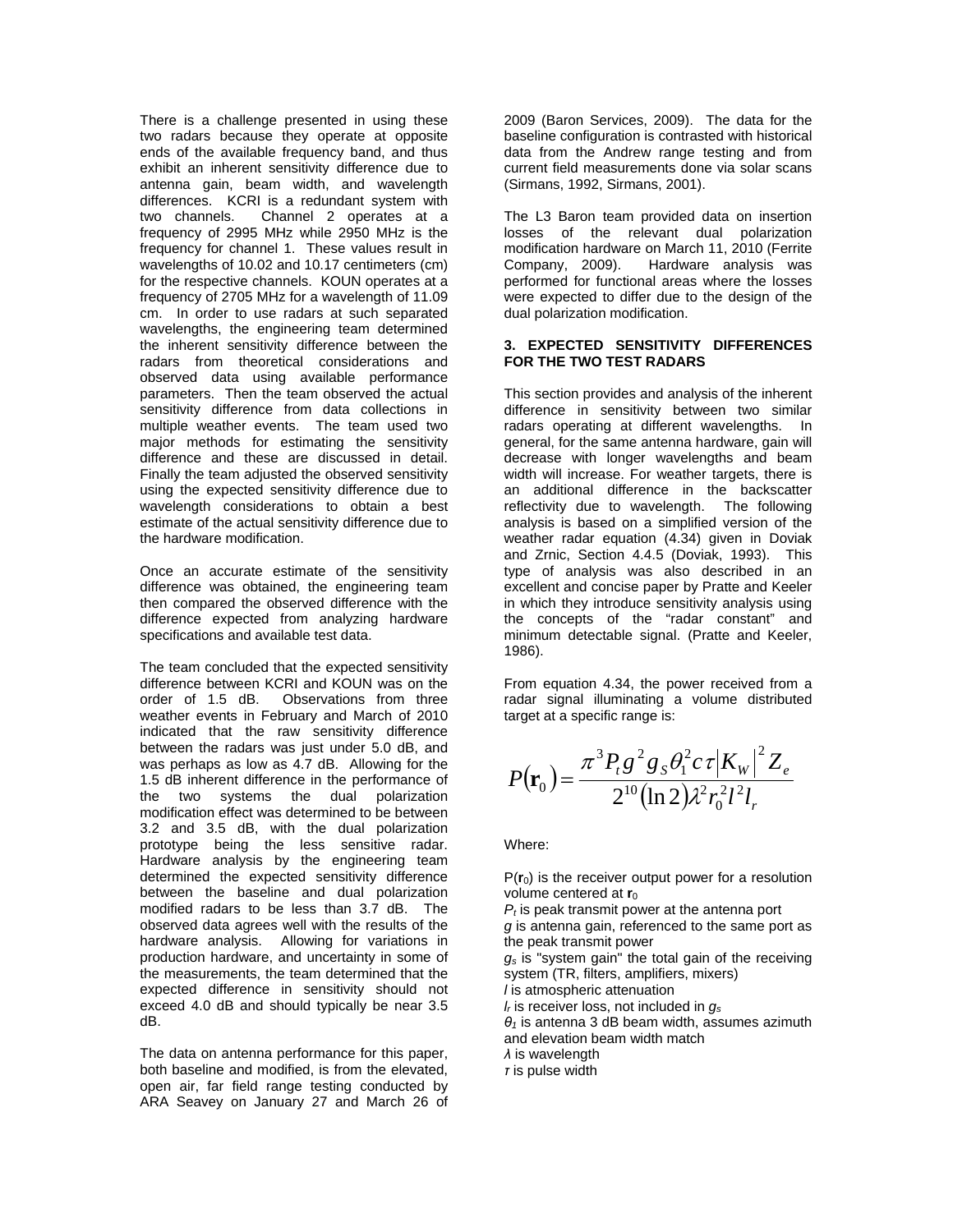By combining constants and parameters common to both radars into a single "radar constant"  $C_1$ , the equation reduces to:

$$
P(\mathbf{r}_0) = \frac{P_t g^2 \theta_1^2 Z_e}{\lambda^2 r_0^2 l^2} C_1
$$

This equation assumes that additional transmit losses not contained within the peak power measurement, and additional receiver losses, are equal for both radars. Recall that the purpose of this analysis is merely to determine the differences due to wavelength alone. For the receiver this also assumes that the "system gain (*gs*)" is the same for each radar.

Other terms that are common in a simple side-byside sensitivity analysis should be the target effective backscatter reflectivity and the range to the associated resolution volume. This means  $Z_e$ , *l*, and  $r_0$  are common and can be included in a second constant,  $C_2$ .

The equation now reduces to a form containing only terms that will differ between the two radars:

$$
P(\mathbf{r}_0) = \frac{P_t g^2 \theta_1^2}{\lambda^2} C_1 C_2
$$

We now see that the relative capability of the two radars to generate a received power signal are dependent only on the available transmitter power at the antenna port, the antenna gain referenced to that port, the antenna 3 dB beam width, and the wavelength. Discussion on the transmit power available at the antenna port is deferred to the section on hardware analysis. Recall this section is focused on changes due to wavelength differences only.

Of particular interest is the signal to noise ratio (SNR) because this is the parameter upon which the radar output estimates are subjected to a data quality threshold. In general, the goal is to implement a system yielding the highest possible SNR for a given meteorological target resolution volume. The SNR is the ratio of the signal power to the noise power:

$$
SNR = \frac{P(\mathbf{r}_0)}{P_N} = \frac{1}{P_N} \frac{P_t g^2 \theta_1^2}{\lambda^2} C_1 C_2
$$

From this equation, we can see that the SNR will increase for increased transmit power, antenna gain, and beam width. The SNR will decrease with increasing noise power and with longer

wavelength. These five parameters are used for comparing the relative sensitivity of two radars. The discussion on SNR relevant to the specific dual polarization hardware is differed to the section on hardware analysis as the receiver noise is not strongly dependent on wavelength difference of this magnitude.

Although we have left transmitter power and system noise in this equation, recall that we are initially interested in the SNR difference caused only by the wavelength difference between the test radars. The next section will discuss the effects of antenna gain, beam width, and wavelength alone. The transmitter power, receiver gain, and system noise will be addressed in the hardware analysis section.

#### **4. DATA ANALYSIS – WAVELENGTH EFFECTS**

The antenna gain is given in decibels relative to an isotropic radiator, and thus the ratio is simply the difference in the provided values. Because the gain affects both transmit and receive paths, the difference is doubled  $(g^2)$ . When comparing two systems, the ratio of the two-way antenna gain of the test system to the two-way antenna gain of a standard system provides the relative gain between the systems. In our case, KCRI will be the standard and KOUN will be the test system. Thus, the antenna ratio is:

$$
g \text{ Ratio(dB)} = 10 \text{ log} \left[ \frac{g \text{ (KOUN)}}{g \text{ (KCRI)}} \right]
$$

The relative antenna gain is negative because the KOUN antenna gain is lower than the antenna gain of KCRI due to the wavelength differences. The values used in the wavelength analysis are explained in a detailed discussion on the antenna gain provided in the section on hardware analysis. Testing and analysis indicate that the baseline and dual polarization antenna versions exhibit nearly identical performance, with the dual polarization modification being designed by ARA Seavey to match the baseline as closely as possible. The differences herein are due to wavelength alone and not the result of any significant difference in the design. This analysis uses values derived from solar scans that were in use at the time of data collection.

The difference in the beam widths is also considered a ratio and is handled similarly to the transmit power ratio:

$$
\theta_1 \text{ Ratio}\left(\text{dB}\right) = 10 \log \left[ \frac{\theta_1 \text{ (KOUN)}}{\theta_1 \text{ (KCRI)}} \right]
$$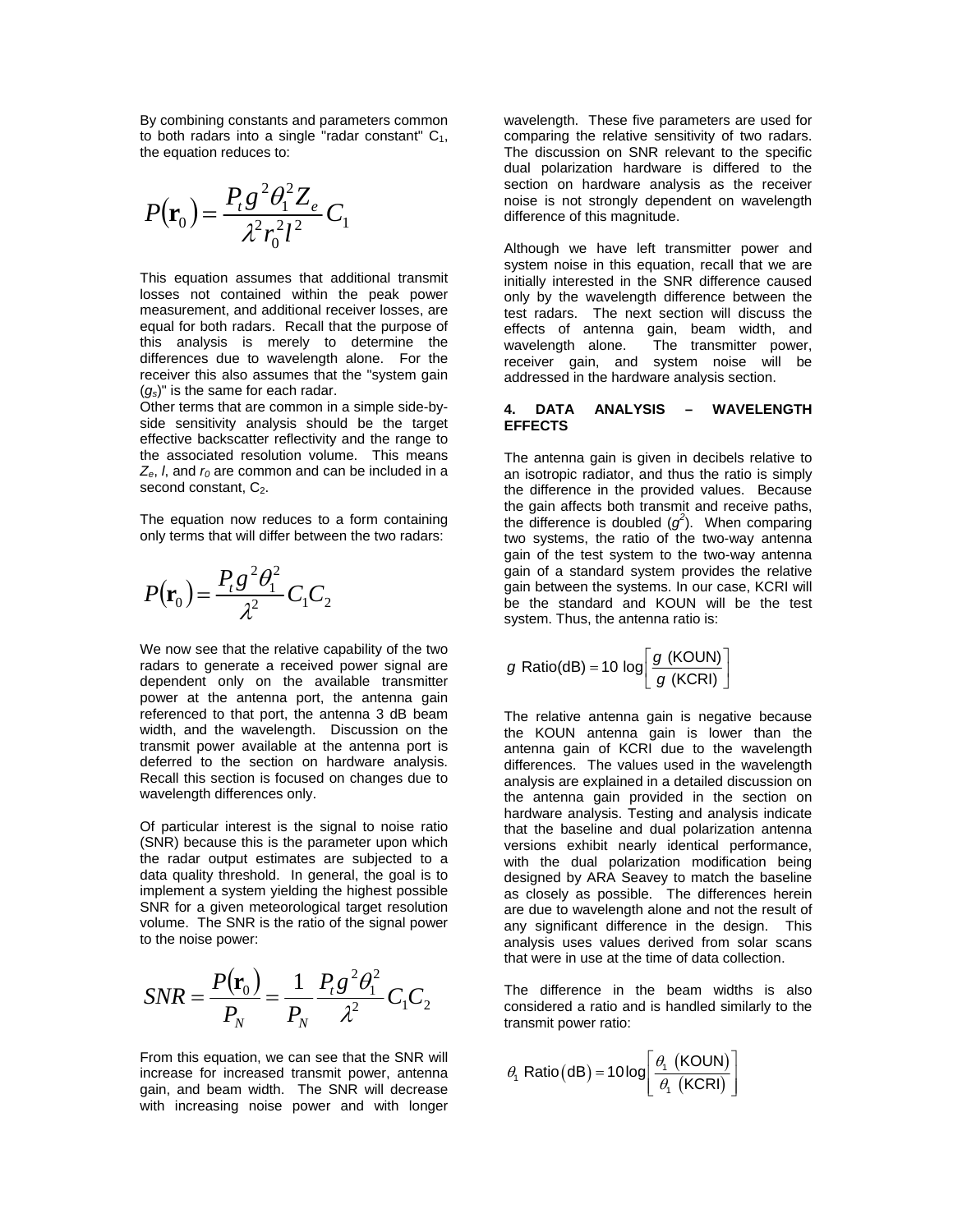Again, because this term includes both azimuth and elevation (assumed equal) for the beam width, the dB difference value is doubled. In this case the ratio is positive because the KOUN beam width is wider than KCRI due to wavelength differences. Actual values of the data comes from historic data provided by Andrew Canada (Sirmans, 1992), and more recent testing done at the ARA Seavey range in Cohasset MA (Baron Service, 2009). For KCRI operating at 2995 MHz, radar channel 2, the Andrew data indicates the beam width is about 0.9 degrees. The recent Seavey tests on the baseline yielded results of approximately 0.89 to 0.92. This analysis uses a value of 0.90 for KCRI beam width. For the dual polarization antenna on KOUN operating at 2705 MHz, the Seavey data indicates the beam width is 0.95 degrees.

The wavelength difference is treated in the same manner, as a ratio:

$$
\lambda \text{ Ratio}\left(\text{dB}\right) = 10 \log \left[ \frac{\lambda \text{ (KOUN)}}{\lambda \text{ (KCRI)}} \right]
$$

Even though the KOUN wavelength is longer, and thus a positive ratio, the term is in the denominator and thus is treated with a negative sign. It is also doubled as the term is squared. The wavelength used in the analysis is calculated from the equation:

$$
\lambda = \frac{c}{f}
$$

where  $\lambda$  = wavelength, f = frequency,  $c =$  speed of light (3.0 X 10<sup>8</sup> m/sec)

This analysis, summarized in Table 1, indicates that when observing sensitivity differences between the test radars, KCRI and KOUN, an adjustment of 1.5 dB is required to account for the inherent advantage of KCRI due to the wavelength. Note that the largest sources of error in the above analysis are the estimates of the antenna gains. This aspect is addressed in the hardware section below.

#### **5. HARDWARE ANALYSIS**

The major hardware difference affecting sensitivity between the baseline WSR-88D and the dual polarization version is caused by the necessity of splitting the available transmit power into two channels, Horizontal and Vertical. The available power for either of the channels is reduced by a minimum of one half, or 3 dB. There are some additional insertion losses associated with the power dividing hardware and these are discussed below. The second major

difference is in the antenna. L3 and Baron selected ARA Seavey for the source of the new<br>orthogonal mode transducer and dual orthogonal mode transducer and dual polarization feed assembly rather than acquiring the hardware from the original antenna manufacturer, Andrew Canada. This created the potential for changing the inherent performance of the legacy antenna. However, range testing and subsequent field observations on the KOUN radar indicate the performance is similar to the legacy baseline. The third change is in the receiver. L3 Baron designed a completely new receiver subassembly and this also is analyzed below.

Figure 1 (see appendix) is a simplified overview of the relevant hardware components. The primary factors affecting sensitivity are the available transmitter power at the antenna input (antenna port), the antenna gain (referenced to the antenna port), and the receive path losses from the antenna port to the input of the first amplifier, typically a Low Noise Amplifier (LNA). These factors, along with the system noise level, target size, and range related losses, establish the signal to noise (SNR) ratio at the input to the LNA.

Increases in transmit and receive path losses and decreases in antenna gain will reduce the available SNR at the receiver input and thus reduce sensitivity. Larger system noise levels, including noise generated by the receiver, will further reduce usable SNR and reduce sensitivity.

The following are sections devoted to the transmit path loss, receiver performance, and antenna analyses.

### **6. TRANSMIT PATH LOSS ANALYSIS**

The peak transmitter power available at the input to the antenna  $(P_t)$  is in units of kilowatts. For the relative sensitivity analysis, a ratio of the peak powers is converted to decibels:

$$
P_t \text{ Ratio}\text{(dB)} = 10 \log \left[ \frac{P_t \text{ (KOUN)}}{P_t \text{ (KCRI)}} \right]
$$

The term is negative when determining the ratio of sensitivity between KCRI and KOUN because the KOUN peak power available at the antenna port is lower than the power available at the KCRI antenna port. The primary reason for lower peak power available in the analysis is that each of the ports (H and V) have, at best, half of the supplied power available. Because the reflectivity, velocity and spectrum width moments are derived from just one channel (H typically), the sensitivity is reduced. The available power at the antenna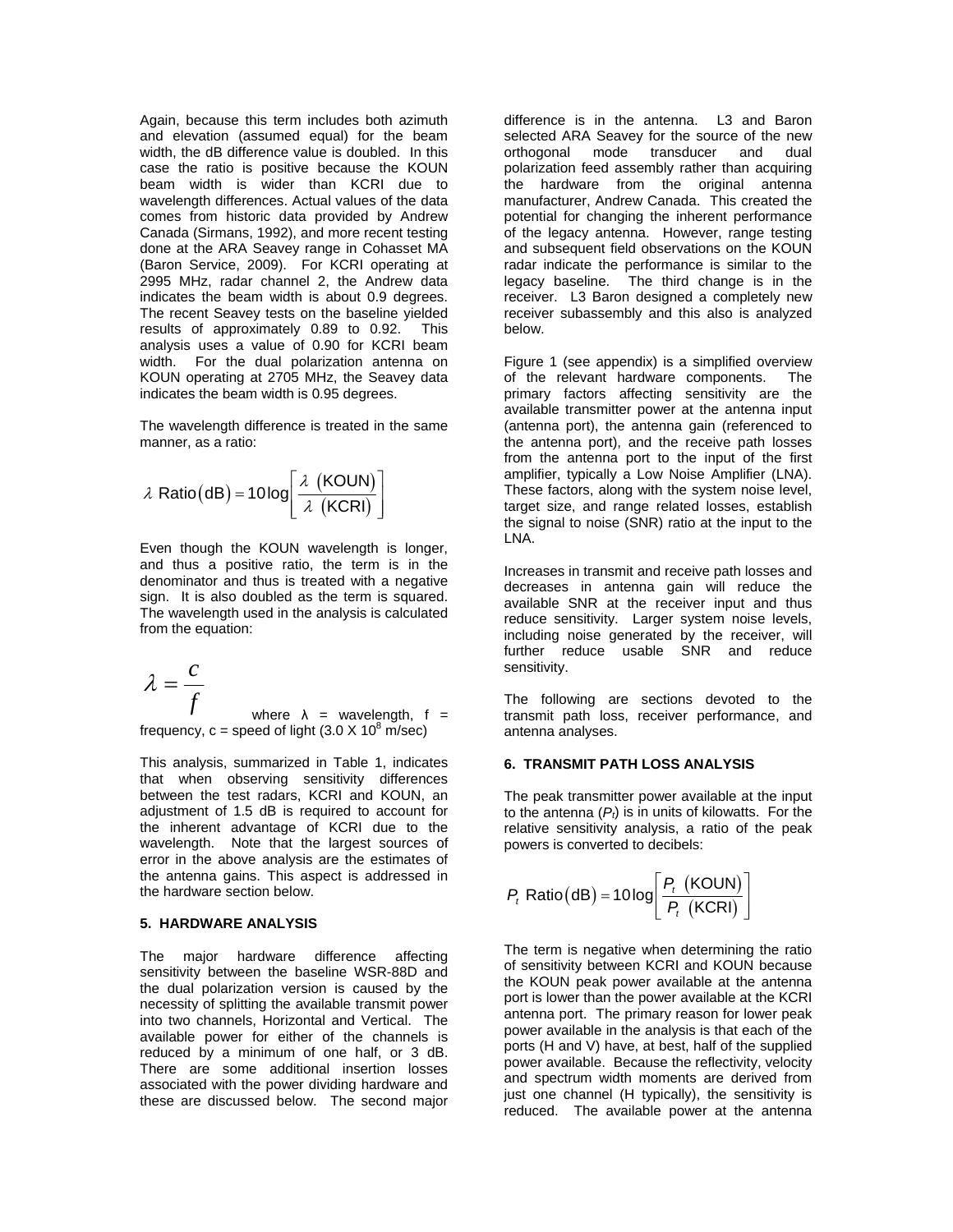port, H or V is further reduced by insertion losses inherent with the power dividing hardware and the associated calibration and monitoring devices.

Figure 2 depicts a simplified block diagram of the transmit path losses for both the baseline WSR-88D and the modified dual polarization prototype.

Note that the overall transmit path loss for the baseline WSR-88D is -.35 dB. This does not include contributions from the 4 port circulator, but includes the two rotary joints, miscellaneous waveguide sections and a test coupler. Data on individual component insertion losses comes from typical values measured at field sites for the WSR-88D network. (personal communication, A. Free).

The dual polarization total transmit path loss is 4.03 dB. This does not include the loss from the baseline 4 port circulator that the L3 Baron team chose to leave in place. The loss of this device is 0.3 dB and overall system loss could be reduced by replacing it with a waveguide section. However, the waveguide section would be of custom design, and would contain bended sections as the flanges do not line up. The expected insertion loss of such a custom section would reduce the savings resulting from replacing the circulator and thus the net reduction in loss would be on the order of 0.1 dB. It is not likely to be cost effective to replace this item for performance reasons alone.

The dominant loss remaining in the dual polarization version is from the so called "RF Pallet". This is the component that performs the power division and also provides test signal outputs and separates the receiver and transmitter signal paths. The total loss from the transmitter power input to the Horizontal channel output is only 3.33 dB (Ferrite Company, 2009).

The total transmit path loss difference between the baseline WSR-88D and the dual polarization modification is 3.68 dB. This difference directly contributes to sensitivity differences.

There is one other difference in the two test radars to consider. With KCRI operating at 2995 MHz, it has a waveguide transmission loss advantage over KOUN. This could amount to up to a quarter dB advantage. This has not been considered in the overall expected 1.5 dB difference in the two radars due to wavelength differences.

### **7. RECEIVER**

The differences in the receivers is depicted in Figure 3.

For the receivers, the critical factors are the receive path loss from the antenna to the LNA, and the front end noise levels. Gain is less important and is mostly set to establish proper operating limits at the input to the digital IF receiver (RVP8 IFD input). As seen in Figure 3, the dual polarization version has a slightly lower receive path loss (0.17 dB) and the noise established at the input is about 1 dB lower than the noise of the baseline WSR-88D. Front end noise will vary considerably with environmental changes and a difference of 1 dB does not necessarily always translate into a reliable sensitivity improvement. However, all other parameters being equal, a lower receiver noise level will provide somewhat of an improvement.

The dual polarization receiver has an additional feature which improved performance. In this design, the RF signal is mixed down to IF in the antenna mounted electronics. This is accomplished by sending the stabilized local oscillator (STALO) signal up the tower and to the receiver via a rotary joint. The amplified IF signal is routed to the IFD in the shelter via the tower heliax cables, improving overall system noise performance.

The conclusion is that the receivers are not very different. The validity of this conclusion is supported by the fact that both receivers provide an analog Intermediate Frequency (IF) signal to the Sigmet RVP8 IF Digitizer (IFD). The analog to digital converters (A/Ds) in the IFD are the limiting factor for both dynamic range and<br>quantization noise contributions. The signals quantization noise contributions. from both receivers should have similar gain and dynamic range characteristics because the full scale power and dynamic range capacity of the IFD are fully utilized in both designs. The primary difference in the two analog receivers is with regard to noise characteristics.

The dominant factor in sensitivity difference remains the transmit path loss, which includes the loss of 3 dB due to the power splitting. This leads to the conclusion that the sensitivity difference should be in the vicinity of 3.7 dB. If the differences are observed to be lower than 3.7 dB, they can be explained by considering the better performance of the dual polarization receiver.

### **8. ANTENNA ANALYSIS**

The government provided a baseline WSR-88D antenna to L3 Baron for testing at the ARA Seavey range in Cohasset MA. Seavey conducted baseline measurements on the WSR-88 configuration on January 27, 2009. The results are summarized in Table 2. Seavey then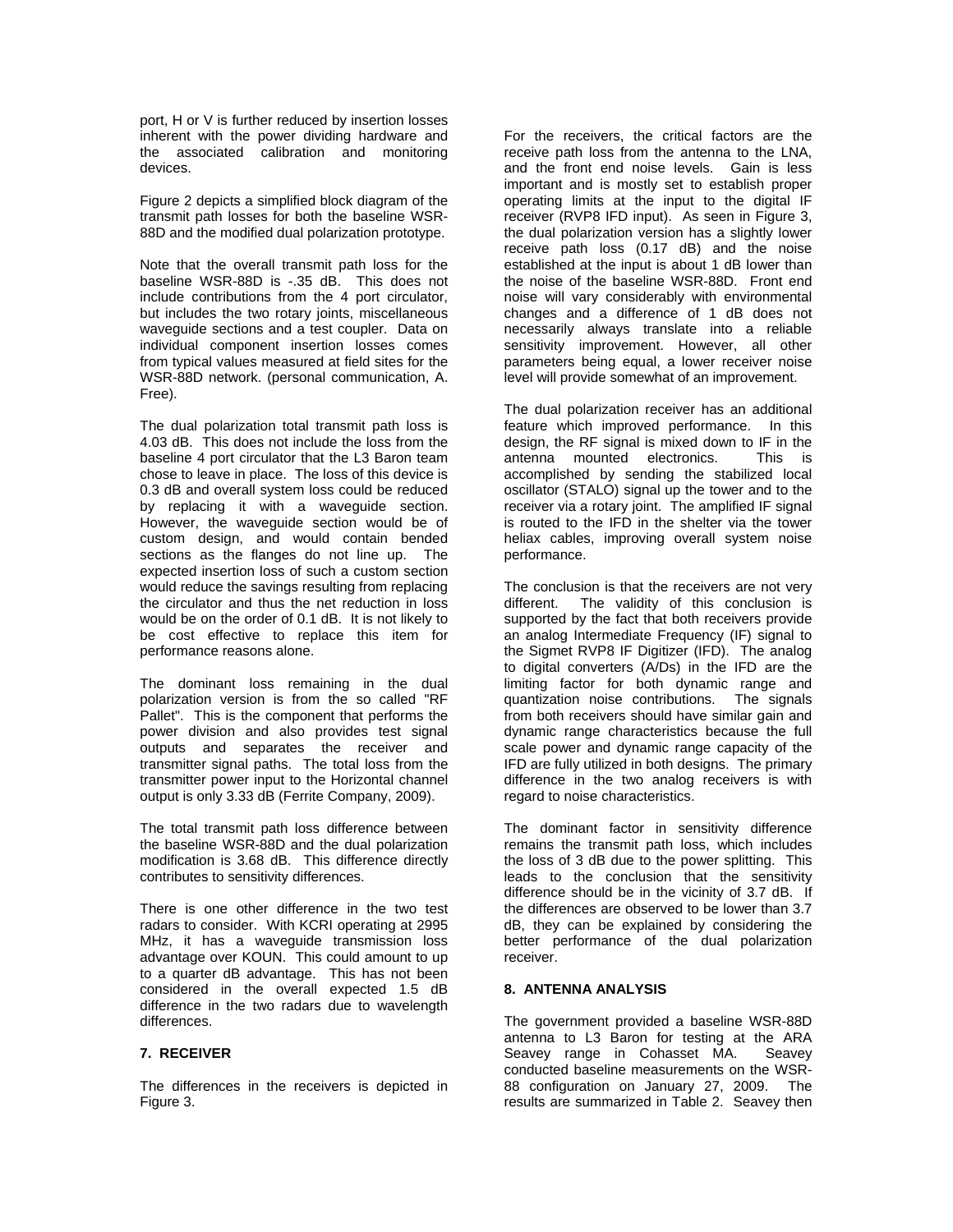modified the antenna using an orthomode transducer, feed horn, waveguides, and a mechanical mounting strut of their own design and manufacture. Seavey tested this assembly on the same range on March 26, 2009. The Seavey configuration included the so called "vertex feed" mounted at the reflector vertex. This vertex or "Shadow" feed was a test fixture under consideration for installation on all modified antennas. Testing at KOUN in Norman OK during the summer of 2009 indicated the vertex feed was unsuitable for system calibration and monitoring and this has since been deleted from the design. However, testing of configurations with and with out the vertex feed indicate it had no measureable effect on antenna performance.

The baseline data indicates that there were issues in the testing. The gains and beam widths do not accurately reflect antenna theory, even when considering the reported range accuracy of 0.2 dB. It is likely there was a problem with the reflector, the assembly, or even external interference for at least two of the frequency dependent test points. The Seavey range is located near the coast of Massachusetts and S band interference from marine radars has been observed.

The results from the ARA Seavey modified version competed in March 2009 were of improved quality and indicated the modified antenna meets all WSR-88D requirements.

Because the Seavey range data from the baseline tests were problematic, this analysis focuses on historical data and on more recent solar scans for the gain of the baseline configuration.

During the development of the WSR-88D, Andrew Canada conducted several range tests on the antenna prototypes. Available data is from measurements conducted in 1985, 1988, 1990 and 1992 (Sirmans, 1992). These data sets covered at least two feed configurations on at least three separate occasions. The two feed configurations were for linear horizontal and circular polarization. The most recent data is for the 1992 testing conducted for the final production version employing linear horizontal. There is considerable variation in the measured antenna gain reported from the various tests. However, the average measured gain follows a linear fit that is close to the theoretical derived gain. The average measured and derived gains are approximately equal at mid band and lie approximately within 0.1 dBi at the upper and lower ends of the band. This data is summarized in the 1992 Operational Support Facility (OSF) report, "Calibration of the WSR-88D" by Dale Sirmans (Sirmans, 1992). This summary has

been verified by reviewing the test reports supplied by Andrew Canada as delivered by Unisys. Table 4 summarizes the gain and beam width data for the base line WSR-88D using measured average values.

Table 5 presents the gains from all three sources: (1) baseline WSR-88D from historical data (Andrew antenna range) (2) baseline WSR-88D obtained at the Seavey range, and (3) the dual polarized version data from the Seavey range.

In addition to the historical Andrew range data and the Seavey range data, ROC engineers have examined sun scan derived antenna gains for KCRI. Figure 4 is a summary of antenna gain test data, including recent sun scan estimates obtained as of April 8, 2010.

Figure 4 contains all relevant gain data. The horizontal axis is the operating frequency over the allotted band (2700 to 300 MHz) and the vertical axis is the antenna gain in Decibels Isotropic (dBi). The purple lines indicate the historical data from the Andrew testing with the dashed line indicating the most recent (1992) tests. The purple diamonds are the four data points taken at the Seavey range for the WSR-88D baseline. Note that the gain values for 2700 and 2800 MHz are significantly higher than the measured gains for 2900 and 3000 MHz and the four data points do not have a good linear fit function. This is an indication of an error in the testing for the baseline version done in January 2009. The data points at 2900 and 3000 appear to be more correct. However, one also notices that these values are considerably lower than the data obtained by Andrew Canada.

The pink diamonds indicate the four data points obtained at the Seavey range in March 2009 for the dual polarization modification. There is still a bit of difficulty in fitting a linear function to these points, however they are better than the ones obtained in January 2009 for the baseline. Again, these gain values are much lower than the historical data from Andrew. Seavey engineers then conducted a series of tests over a two day period, repeating the gain tests and obtaining patterns through difference cuts of the reflector (vertical, horizontal,  $+$  and  $-$  45 degrees). The mean of all the data obtained from these tests is the solid green line.

The solid red line (Unfiltered WSR-88D Field) represents the mean of gain data obtained from all WSR-88D field sites during the Open RDA installation. Note that this line indicates considerably lower gains than the Andrew or the Seavey tests. The solid yellow (Filtered WSR-88D Field) line represents the mean of gain data from the same data set, but with outliers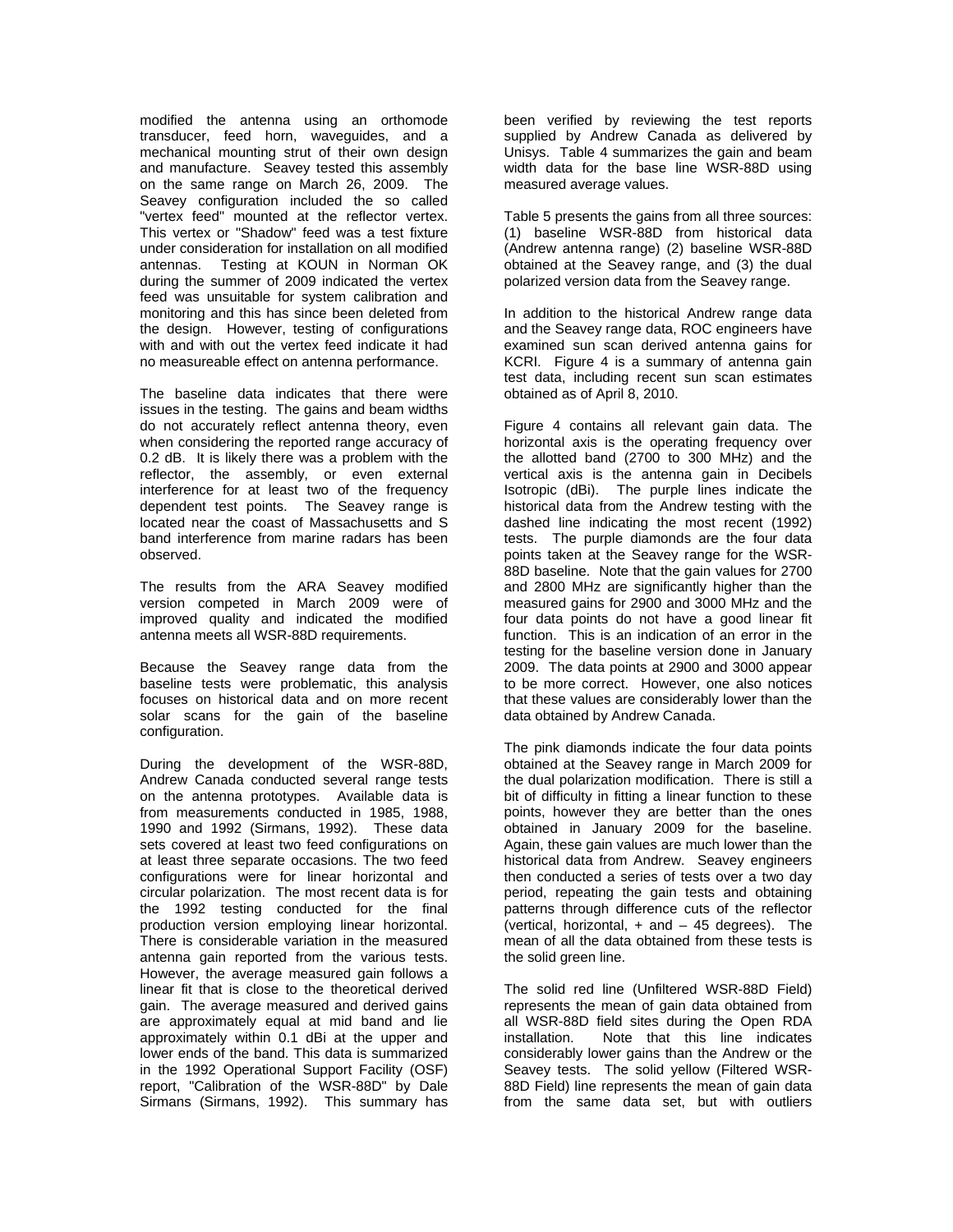removed. The outliers were those with obvious system calibration errors identified. Note that this quality controlled gain data set correlates well with the mean of all the Seavey range data. This correlation indicates that, in the mean, the modified Seavey configuration performs the same as the fielded baseline system.

The larger variations in the antenna data result from the difficulty inherent in gain measurements and from the three difference methods used. Andrew Canada obtained antenna patterns on their open air far field range at Whittby Ontario. These patterns were then digitized and the gain inferred mathematically using a proprietary software program. This gain data is for an antenna without a radome. The Seavey gain data was obtained from their open air far field range at Cohasset MA using the substitution method. This method employs a calibrated standard gain horn that is affixed to the antenna under test. Main lobe patterns are obtained simultaneously for both the antenna under test and the standard gain horn. The gain of the antenna under test is then inferred by comparing the main lobe patterns. The Seavey data also does not include radome effects.

The WSR-88D field data was obtained from solar scans. This is the only method available for fielded systems and has been shown to be sufficient when test parameters are carefully controlled, with a variance of 0.2 dB being possible (Sirmans, 2001). The solar scans include the effects of the radomes. It is somewhat encouraging to note that the mean of all field tests, when properly quality controlled, matches well with the mean of all the tests conducted at the Seavey range. The radome can reduce gain by between 0.2 and 0.4 dB. This reduction is of the order of the variance expected between solar scans and the reported accuracy of the Seavey range (0.2 dB solar, 0.2 dB Seavey range).

The result of this analysis was that the engineering team decided to rely on current solar scans for obtaining the relative gains between KOUN and KCRI. This method provides a good comparison between the radars as the method is essentially the same. Any biases inherent in the solar flux reporting and software modeling processes will be the same for each system. Other biases due to calibration may occur, but these can be controlled by the engineering team. The triangles, (green for KOUN, purple for KCRI) indicate some of the solar scan results.

Therefore the antenna gain data used in the section above for computing the wavelength dependent sensitivity reduction came from the solar scan reported data current with the

meteorological data analyzed in the next section (45.16 dB for KCRI, 44.6 dB for KOUN in Figure 4).

Since the data collection effort, the ROC team and the L3 Baron team have adjusted the antenna gains after careful and repeated solar scans. These adjustments from more recent estimates of gain increase the difference in the gains between the two systems. The effect on this analysis would result in allocating more of a difference between the radars due to wavelength effects, perhaps to 2 dB or more. This would result in the conclusion that the sensitivity difference between the baseline and dual polarization version is actually less than the 3.5 dB currently expected. If the new antenna gain estimates are correct, then the loss would be adjusted lower than the currently expected 3.5 dB. This would result in the conclusion that the dual polarization system exhibits better performance than described in this analysis and thus is not an issue.

### **9. RADAR PERFORMANCE COMPARISONS – KCRI TO KOUN**

The test team continually collected data from both radars during the months of February, March and April 2010. Data from three cases are summarized here. These cases are:

- February 4, 2010 – VCP11 – Light rain/big snow flakes mixed together 100s of feet off the ground
- February 26, 2010 – VCP12 - Wet radomes, heavy wet snow near and over the radars. Lots of echoes within 80 nm of the radars. Radar volume start times 12 seconds apart.
- March 20, 2010
	- VCP212 Cold Front, Isolated Convection, Wide Spread Snow, Strong SFC Winds
	- A strong upper level low was located in South Central OK tracking eastward along the Red River. A surface cold front was located in Eastern OK. Strong northerly surface winds throughout most of OK. Widespread snow, heavy at times, covered much of OK and Northern TX. Isolated convective cells developed in South Central OK near the upper level low.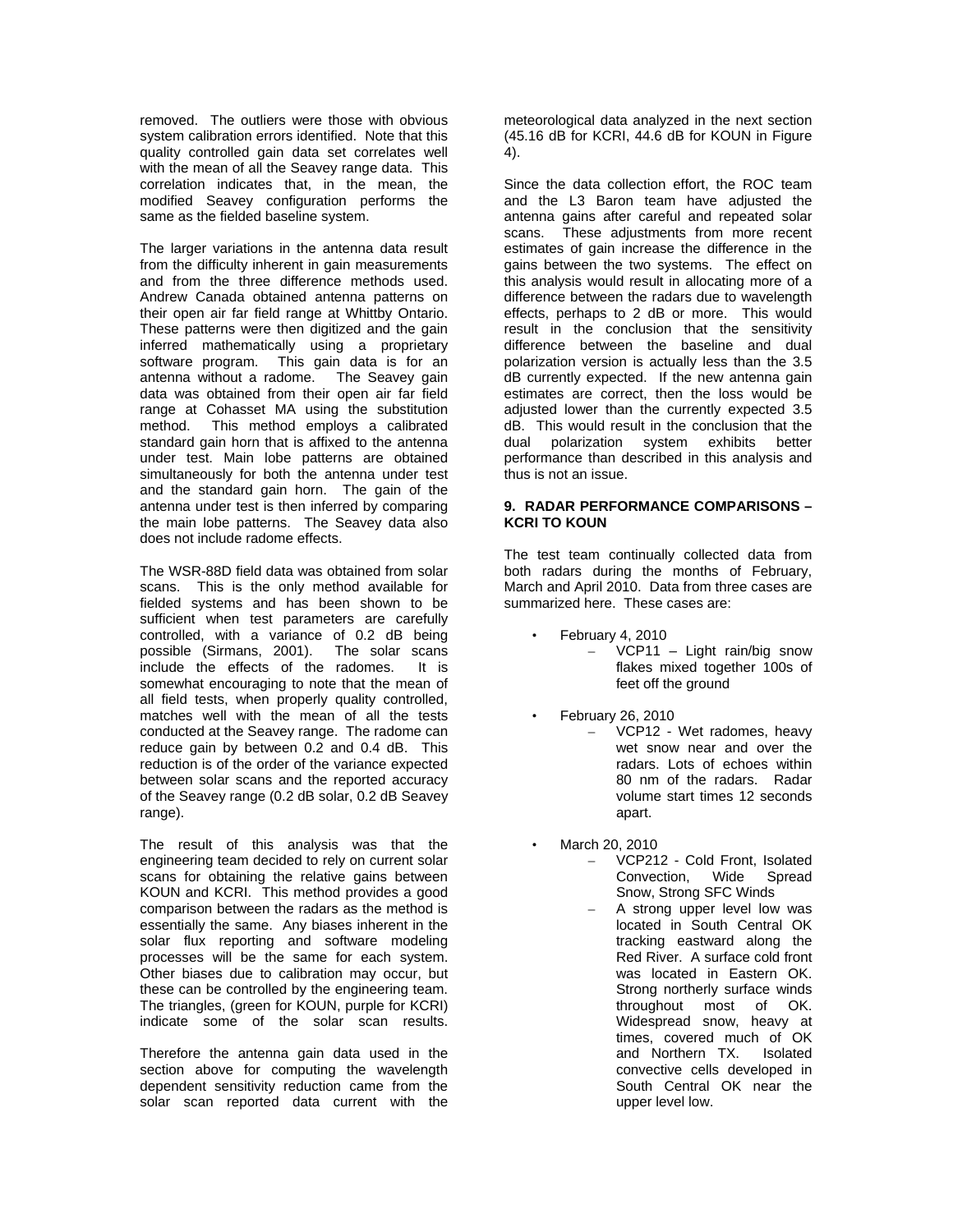Data from a winter precipitation case of February 4, 2010 is presented in the following section. Figures 5 and 6 show the 0.5 degree reflectivity for both radars.

From the hardware analysis, there should be a 3.7 dB difference in sensitivity between the systems due to hardware. To this difference an additional difference of at least 1.5 dB must be allotted for wavelength effects. Thus the two systems should exhibit more than 5 dB of sensitivity difference and this difference is noted in the weather signal coverage differences seen in Figures 5 and 6.

The ROC teams quantitatively compared coverage between KOUN and KCRI using receiver time series replay and data bin counts. The teams reprocessed receiver time series data for KCRI with various levels of SNR thresholds. By increasing the SNR threshold in the KCRI data, the apparent weather signal coverage is reduced. By comparing data bin counts, the teams were able to determine how much additional SNR censoring was needed to reduce KCRI's sensitivity to a level equivalent to the sensitivity of KOUN. In most cases, this process resulted in an estimate of raw sensitivity differences of between 4 and 6 dB, with the most commonly observed value being approximately 5 dB. These results are not covered further herein, but can be obtained from the ROC Data Quality Team briefings and minutes.

The Engineering Branch Team then analyzed the SNRs for each radar on a radial by radial basis. This provided good insight into propagation and backscatter effects. A typical output of a single radial analysis is shown in Figure 7.

In this figure, the left panels present the SNRs and Reflectivities for each radar as a function of range for a single radial. The right panels present the differences in SNR's (upper right) and the differences in reflectivity's (lower right). Note the noisy characteristic of the differences in SNR and reflectivity for a single radial comparison. The mean difference is indicated by the red line. This mean is taken for the ranges that exclude the first 45 km. (The 45 km exclusion is done because both radars are configured to clutter filter all data bins from the radar out to a range of 45 km.) For this analysis, the team purposely excluded clutter filter effects. Note that for this randomly chosen radial, the SNR differences have a mean of 4.2 dB.

The individual radial plots exhibit high variance. This may be due to the small sample size, or the time differences between the scans. In order to increase the sample size and average out temporal effects, the team analyzed complete elevation scans by plotting the mean SNR and reflectivity differences for each radial around the full 360 degree scan. An example of this data product is shown in Figure 8.

The team quickly learned how to interpret this type of plot, looking for evidence of sufficient signals and essentially "normal" propagation and scattering phenomena meeting the Rayleigh model assumptions. From this figure, the mean difference obtained by visual interpretation is around 5 dB. This excludes azimuths with obvious issues such as blockage or high variance due to insufficient signal.

Data from another case from February 26, 2010 shown in Figures 9 and 10. These figures show the radar reflectivity for KCRI and KOUN. This was a strong mixed winter event with heavy snow near the radars. Note the high reflectivity values near the radars.

The radial mean SNR and reflectivity plots are shown in Figure 11. Note the "odd" region between 0 and about 100 degrees where the SNR (and reflectivity) differences decrease. At about 50 degrees, the relative sensitivity between the radars is nearly equal, indicating KCRI was experiencing some sort of unexpected loss.

The team theorized that this sector could contain hydrometeors of a size to move KOUN out of the Rayleigh scattering region. Melnikov (Melnikov et al, 2010) recently reported on backscatter differences between these same two radars due to non-Rayleigh scattering issues. Specifically he indicted that reflectivity differences would be observed between these radars for clear air returns from insects and birds and from hail cores. The team also considered the possibility that one or the other or both of the radomes could have been covered in wet snow. The winds were coming directly from that sector; however, due to the blizzard conditions no one observed the radome conditions at the time.

The reason for the dramatic difference in the 0 to 100 degree sector was of interest, but not critical to an analysis directed at observing hardware performance differences. By excluding the 0 to 100 degree sector, the mean difference is observed to be, again, about 5 dB, and may actually be closer to 4.7 dB.

The third case analyzed is from March 20, 2010. Figures 12 and 13 present the reflectivity data for the 0.5 degree elevation scans.

This case resulted from a cold front passage. At this time there was rain and mixed phase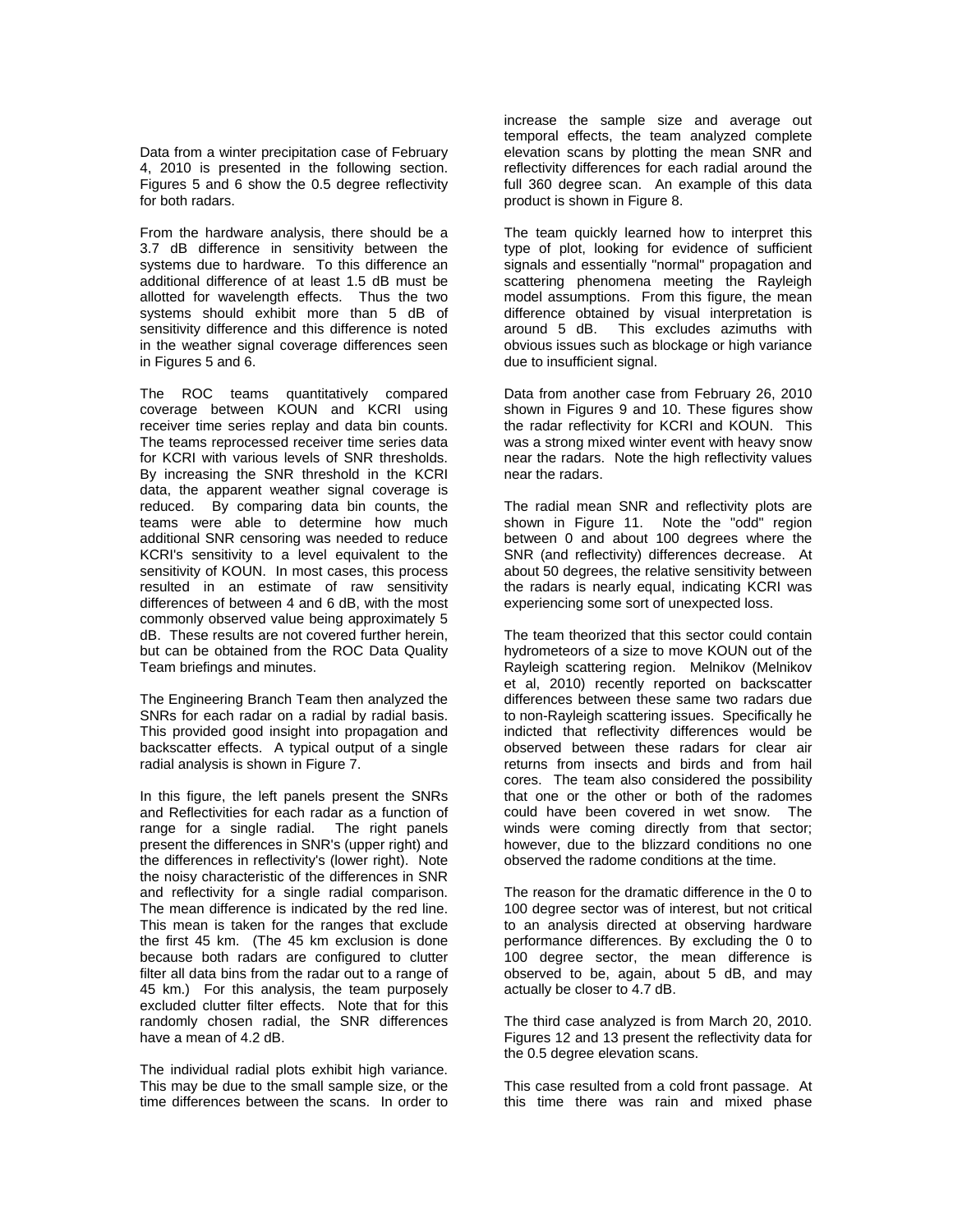precipitation to the south east of the radars, while snow was evident in the north west sectors. This provides a mix of particle types with a range of scattering characteristics that may be observed differently by radars at difference wavelengths.

By examining the radial SNR and reflectivity mean plots of Figure 14, there is a distinct change in the SNR difference for the south east and north west regions. This may be caused by a backscatter difference due to non-Rayleigh scatter. The regions that appear to contain mostly snow exhibit a lower SNR difference. However, looking at the azimuths that are likely to be dominated by rain, the SNR difference again appears to be about 5 dB.

Examination of these three cases, along with replayed data from the ROC's Engineering Applications Branches, using threshold adjustment and bin count analysis, confirm that the raw sensitivity difference between the two radars is on the order of 5 dB. Accounting for the previously determined 1.5 dB difference due to the wavelength difference between KCRI Channel 2 and KOUN, the observed difference due to the dual polarization hardware is 3.5 dB. Allowing for some variation in production hardware performance and in uncertainty of the measurements, it is likely the typical loss for a field WSR-88D will be less than 4.0 dB.

#### **10. PPOTENTIAL IMPROVEMENTS TO SENSITIVITY PERFORMANCE**

As seen in this paper, the sensitivity, or ability of a radar to acceptably process returns from weak (aka small) targets is directly dependent on available power at the antenna, and the antenna gain. There are a number of ways to increase the available power at the antenna port. These include increasing transmitter generated power and reducing the losses from the output of the transmitter to the antenna port. For the present system, cost considerations likely inhibit efforts to increase the transmitter peak power. Some hardware insertion losses could be reduced however, given available resources. The polarimetric upgrade left one component, a circulator, in place that could be substituted for simple waveguide. The paired three port circulators could be replaced with single four port devices. The longer waveguide sections, currently fabricated of aluminum, could be replaced with lower loss types, possibly copper based. For typical waveguide run lengths for fielded WSR-88d's, radiated transmit power could be increased by about 0.25 dB with copper waveguides. As previously noted, the wavelength difference between the two test radars yields a slight advantage to KCRI (perhaps 0.25 dB). This is a small difference

compared to the uncertainty in some of the measurements. However, accounting for this effect would reduce the estimated field radar's reduction in sensitivity to less than the 3.5 to 4.0 dB range indicated by the above analysis.

The effective antenna gain would be increased by a decrease in wavelength. There is some indication the band from 3500 to 3600 MHz may be available. However, a cost analysis and trade study would be necessary to determine if this is a viable option. This type of change would most likely need to be part of a major hardware upgrade, possibly as part of a service life extension project which could include a new transmitter.

A new digital receiver, employing more bits for the A/D conversion could potentially increase sensitivity by easing the present tradeoff between dynamic range and sensitivity driven by the current 14 bit system. Any costly improvement would need to be driven by an identified operational need however.

# **11. SUMMARY**

This paper examines the expected difference between two test radars operating at opposite ends of the frequency band. It also presents the expected difference in sensitivity due to the dual polarization modification hardware. Finally it presents results of analysis of collected radar<br>data to confirm theoretical calculations. The data to confirm theoretical calculations. expected difference in the test radars due to wavelength alone is at least 1.5 dB. The expected difference due to the hardware is 3.68 dB. The sensitivity difference observed in radar data, corrected for wavelength and antenna gain effects, is 3.5 dB. The observed difference compares well to the expected difference provided by hardware design analysis.

This analysis concludes that the expected sensitivity loss due to the dual polarization hardware at a typical site will be less than 4.0 dB and may typically be 3.5 dB or less.

# **REFERENCES**

- Doviak, R. J. and Zrnic, D. S., Doppler Radar and Weather Observations,  $2^{nd}$  ed., 1993, Academic Press, Inc.
- Pratte, J. F. and Keeler, R. J., Sensitivities of<br>Operational Weather Radars. 23<sup>rd</sup> Operational Weather Radars, Conference on Radar Meteorology, American Meteorological Society, September 1986.
- Sirmans, D., Calibration of the WSR-88D, 1992, Operational Support Facility Internal Report.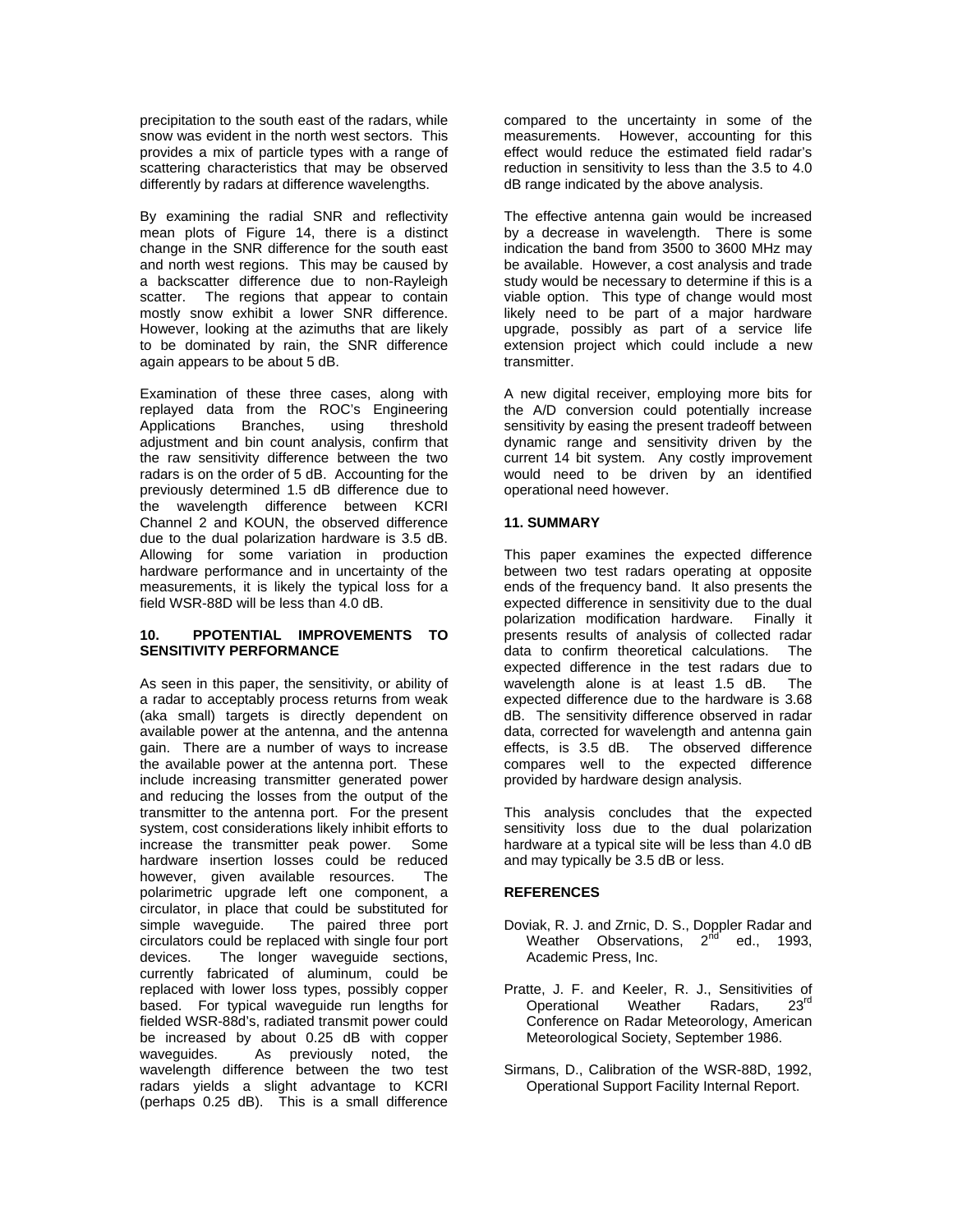- Sirmans, D. and Urell, W., On Measuring WSR-88D Antenna Gain Using Solar Flux, 2001, Radar Operations Center Internal Report
- Melnikov, V., Lee, R. R., and Langleib, N. J., Hail Reflectivity Signatures from Two Adjacent WSR-88D's: Carrier Frequency and Calibration Issues, 26<sup>th</sup> Conference on Interactive Information Processing Systems for Meteorology, Oceanography, and Hydrology (26 IIPS), American Meteorological Society, January 2010.
- Baron Services, Inc, Report, Antenna Component Test BS 2000-200-600, 2009.
- Ferrite Company, Nashua NH, Final Test Data Selectable Output RF Pallet, December 4, 2009.

**Acknowledgement:** This work was heavily based on techniques developed by Mr. Dale Sirmans. The authors are heavily in his debt. Mr. David Warde, of the University of Oklahoma,<br>Cooperative Institute for Mesoscale Mesoscale Meteorological Studies, National Severe Storms Laboratory, provided an extensive and valuable review of the original report which led to this work.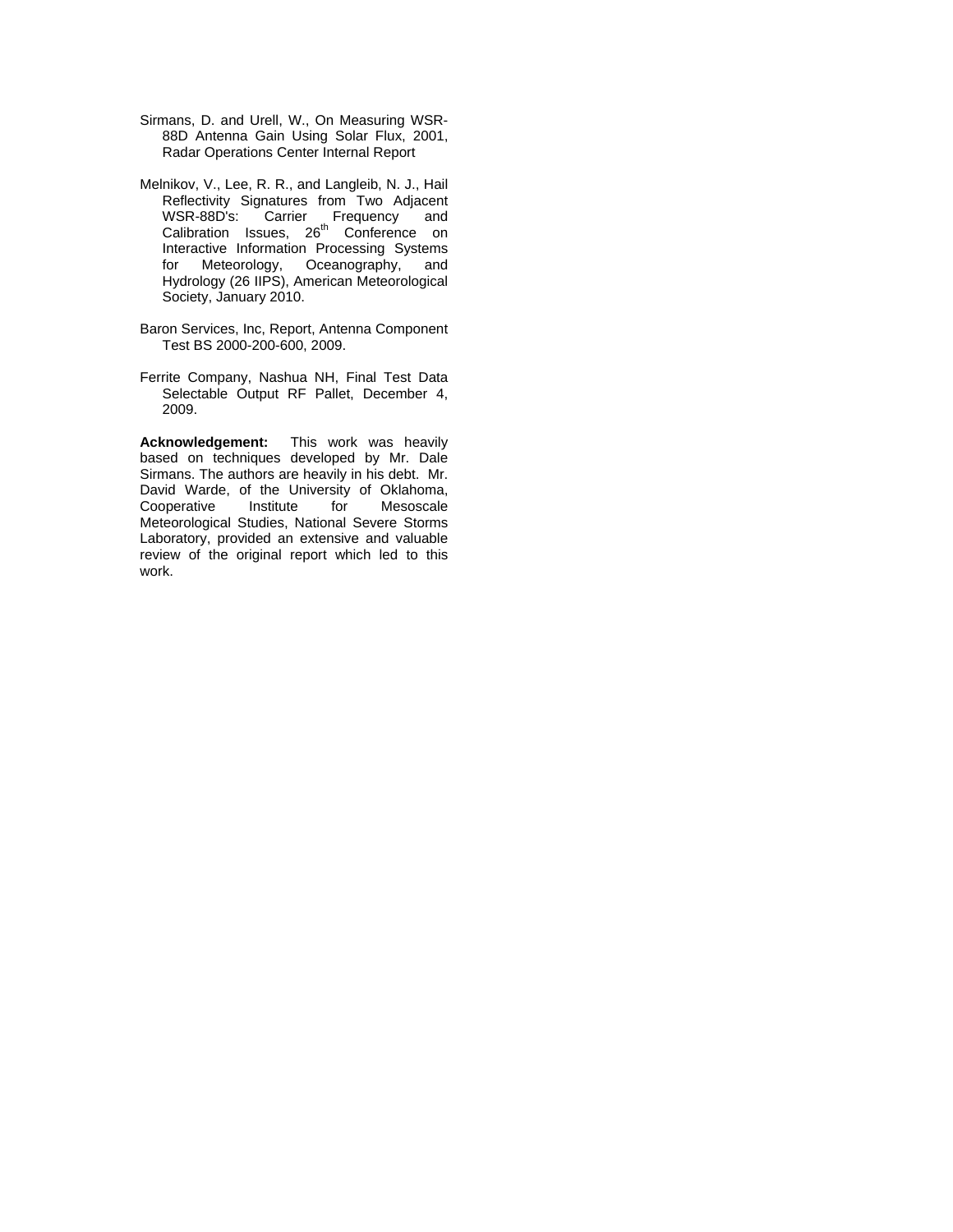# **Appendix – Tables and Figures**

| Parameter | <b>KCRI</b> | <b>KOUN</b> | <b>KCRI/KOUN</b> | Comments                                                                                                        |
|-----------|-------------|-------------|------------------|-----------------------------------------------------------------------------------------------------------------|
| g         | 45.16       | 44.6        | $-1.12$          | Gain in dB, two way difference, KCRI and<br>KOUN gain from sun check derived adaptation<br>data, KCRI advantage |
| $\theta$  | 0.90        | 0.95        | $+0.46$          | 2 times beam width in dB (Az and EI), KOUN<br>advantage                                                         |
|           | 10.02       | 11.09       | $-0.88$          | centimeters, difference converted to dB, KCRI<br>advantage                                                      |
| Total     |             |             | $-1.48$          | Total difference is -1.5 dB, KCRI advantage<br>(more sensitive than KOUN)                                       |

| Table 1, Data Analysis - Inherent Sensitivity Difference |  |  |
|----------------------------------------------------------|--|--|
|----------------------------------------------------------|--|--|



**Figure 1 - Hardware Overview**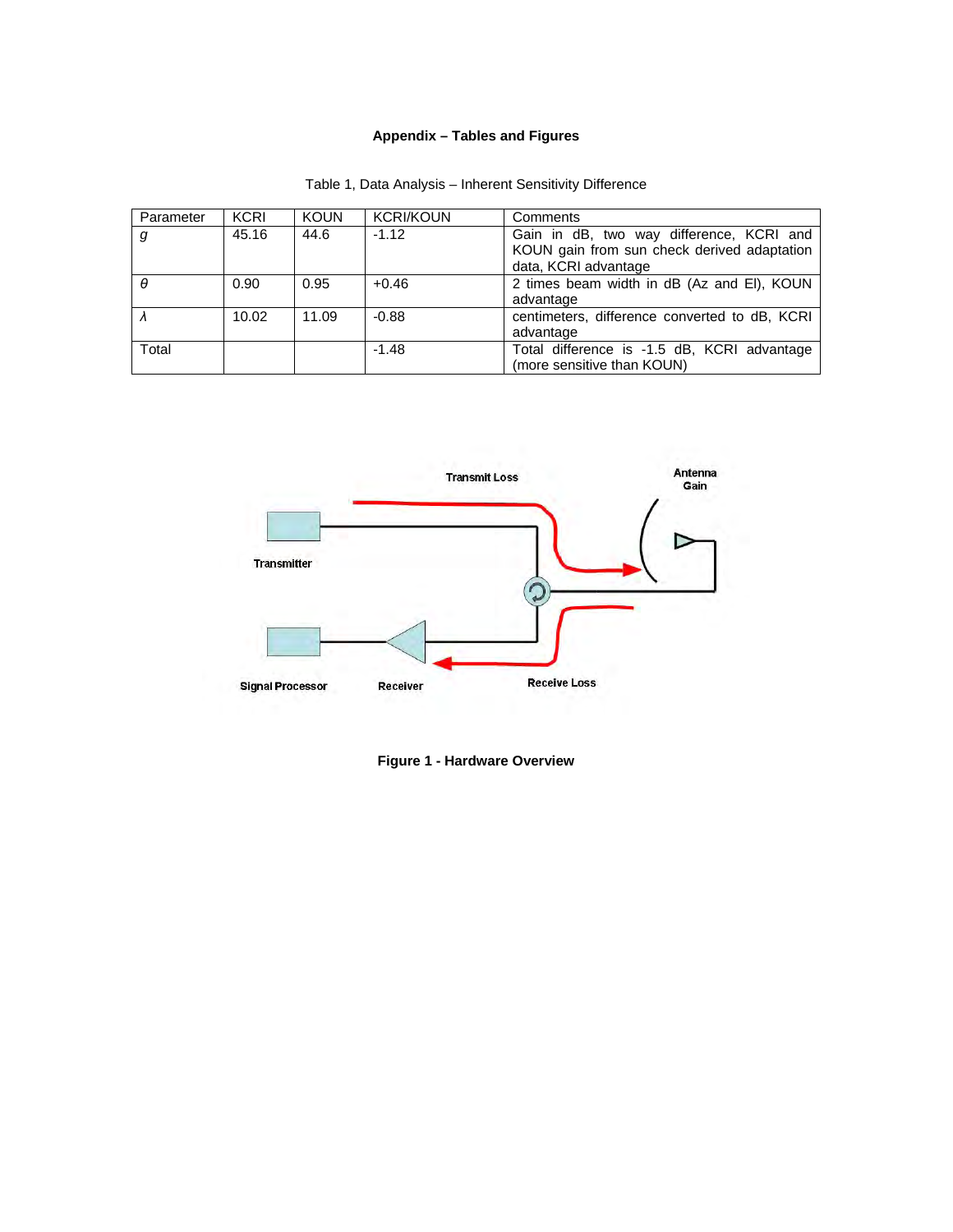



**Receive Path Analysis** (Tested and typical parameters)

essentially equal performance, with a possible slight advantage to the Dual Polarization design





**Figure 3 - Receiver Difference Analysis**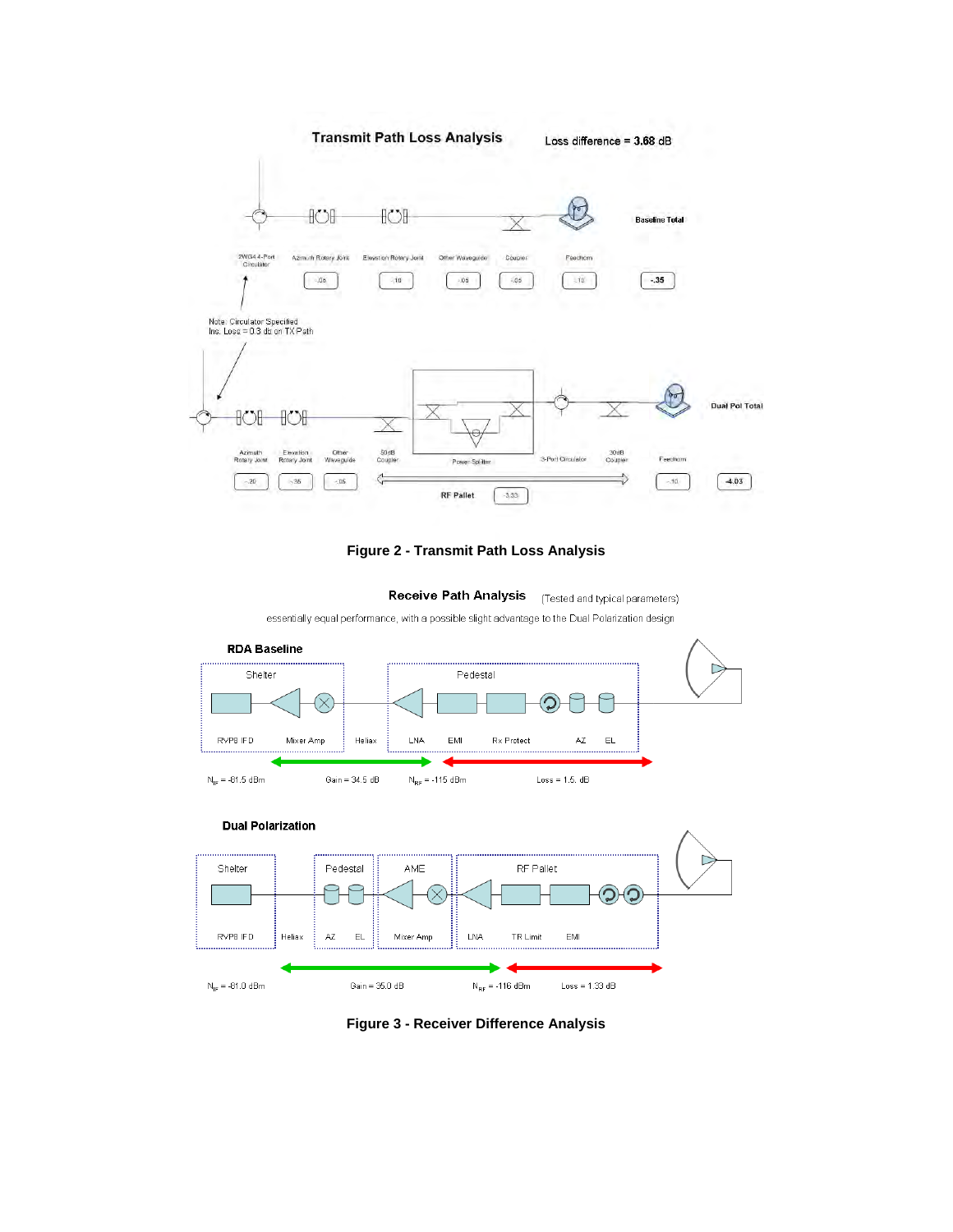# Table 2 - Baseline WSR-88D antenna performance, Seavey range tests

| Test                             | 2.7 GHz | 2.8 GHz | 2.9 GHz | 3.0 GHz |
|----------------------------------|---------|---------|---------|---------|
|                                  |         |         |         |         |
| Gain dBi <sup>1</sup>            | 45.23   | 45.8    | 45.14   | 45.8    |
|                                  |         |         |         |         |
| Beam width, degrees <sup>2</sup> | 0.94    | 0.94    | 0.89    | 0.92    |

Notes: (1) Seavey charts indicate gain is "H – H", assume horizontal port as this is the only one for this configuration, (2) beam width charts titled "E-Plane" presumably indicating E plane wave guide orientation for the power sensor.

Table 3 - ARA Seavey modified antenna performance, Seavey range tests

| Test                             | 2.7 GHz | 2.8 GHz | 2.9 GHz | 3.0 GHz |
|----------------------------------|---------|---------|---------|---------|
|                                  |         |         |         |         |
| Gain dBi <sup>1</sup>            | 44.67   | 45.15   | 45.20   | 46.10   |
|                                  |         |         |         |         |
| Beam width, degrees <sup>2</sup> | 0.95    | 0.94    | 0.90    | 0.86    |

Notes: (1) Seavey charts indicated gain is "H Port", (2) beam width charts titled "E-Plane" presumably indicating E plane wave guide orientation for the power sensor.

Table 4 – Andrew Measured Average – Baseline WSR-88D Antenna

| <b>Test</b>         | 2.7 GHz | 2.8 GHz | $2.9$ GHz | 3.0 GHz |
|---------------------|---------|---------|-----------|---------|
|                     |         |         |           |         |
| Gain dBi            | 45.49   | 45.71   | 45.95     | 46.17   |
|                     |         |         |           |         |
| Beam width, degrees | 0.97    | 0.94    | 0.91      | 0.89    |

Table 4 presents the gains from all three sources; baseline from historical and Seavey range data, and the Seavey version from range data.

#### Table 5 – Antenna Gain Summary

| <b>Test</b>                                                | 2.7 GHz | 2.8 GHz | $2.9$ GHz | 3.0 GHz |
|------------------------------------------------------------|---------|---------|-----------|---------|
|                                                            |         |         |           |         |
| Baseline WSR-88D Andrew data                               | 45.49   | 45.71   | 45.95     | 46.17   |
| average                                                    |         |         |           |         |
| Baseline WSR-88D, Seavey data                              | 45.23   | 45.80   | 45.14     | 45.80   |
| Polarimetric - Seavey data, one<br>test, E plane, H port   | 44.67   | 45.15   | 45.20     | 46.10   |
|                                                            |         |         |           |         |
| Mean of all Seavey tests,<br>Polarimetric version (H port) | 44.624  | 44.930  | 45.432    | 45.700  |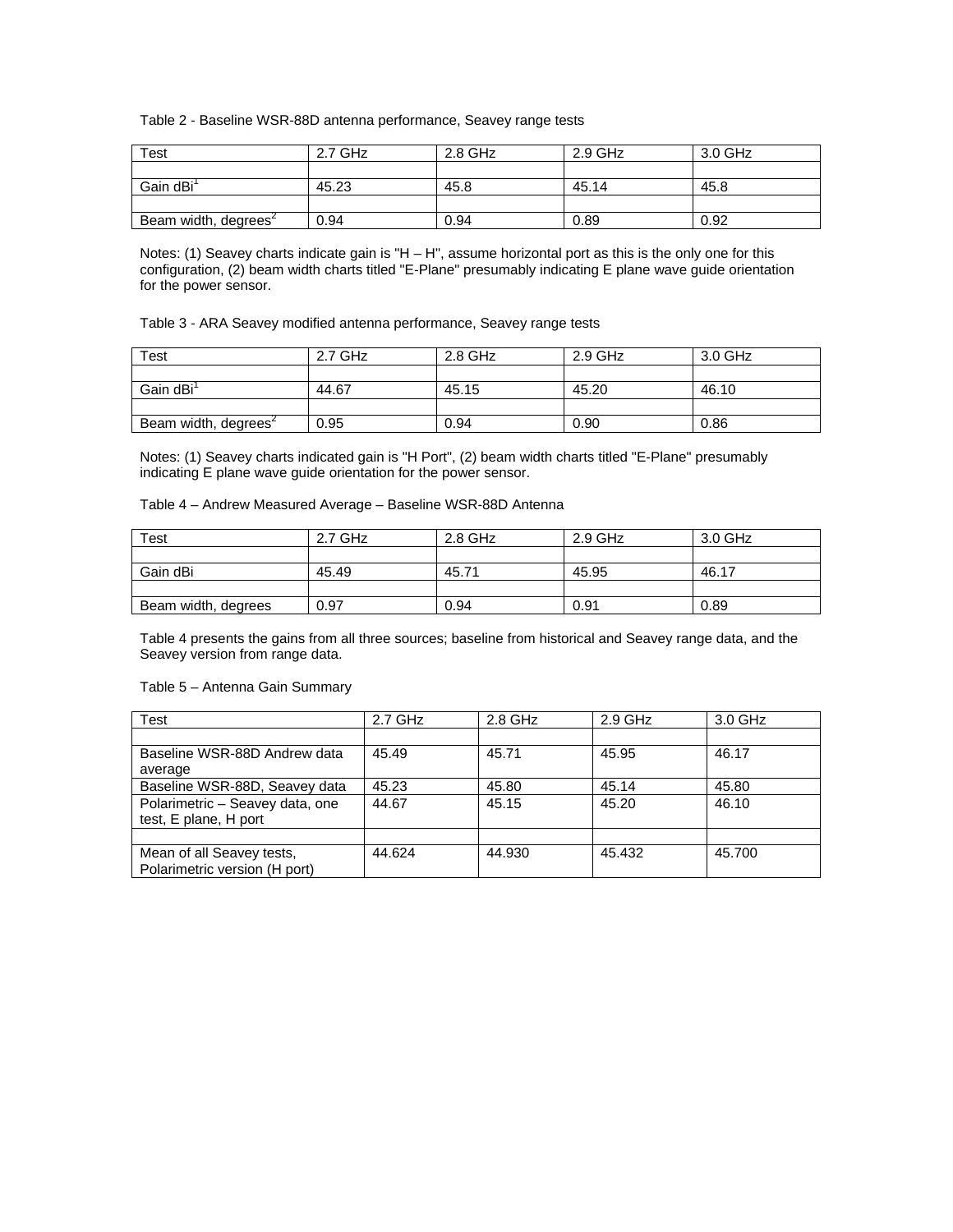

**Figure 4 Antenna Gain Summary** 



**Figure 5 - Feb 4, 2010 KCRI**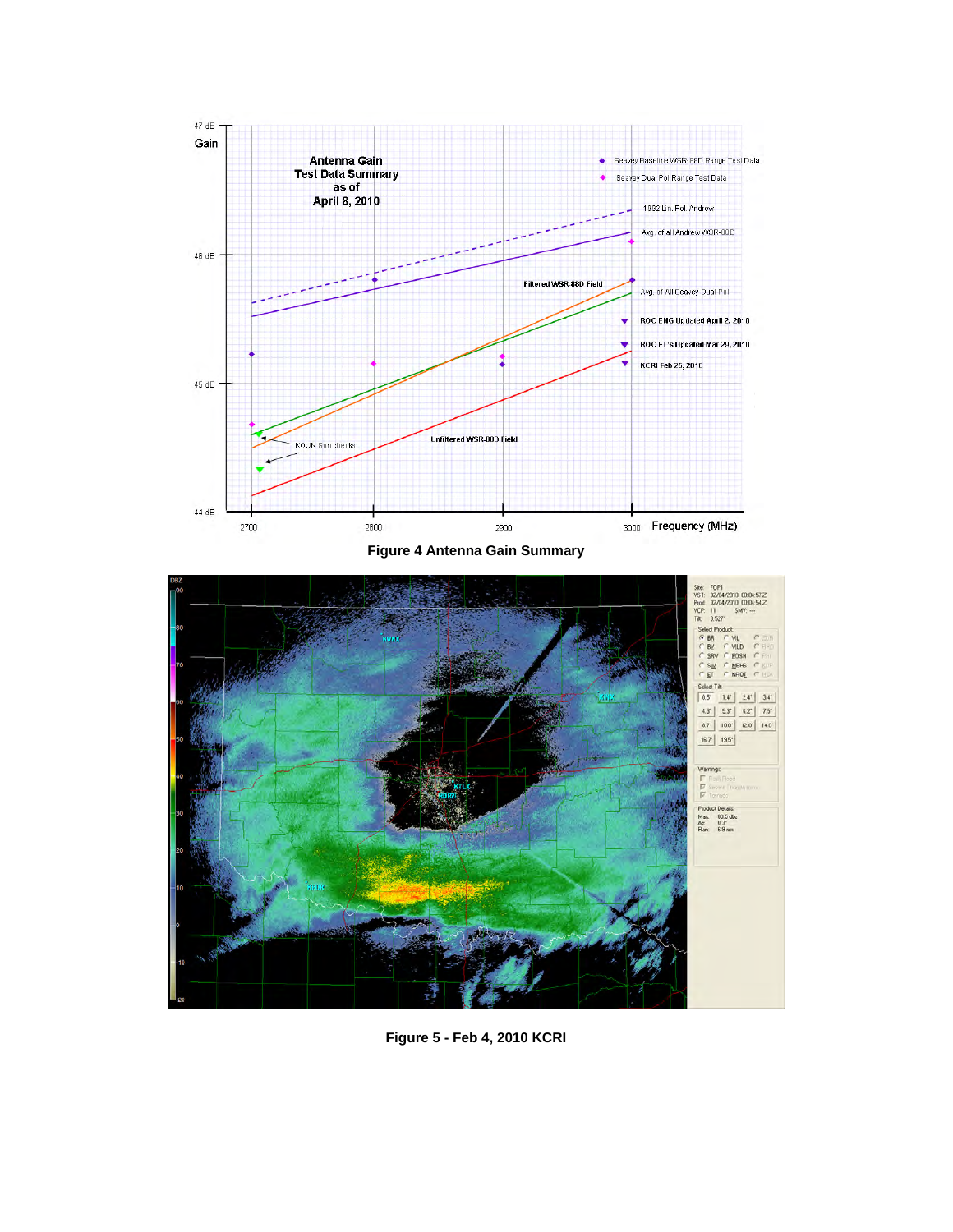

**Figure 6 - Feb 4, 2010 KOUN** 



**Figure 7 - SNR and Reflectivity Down a Single Radial**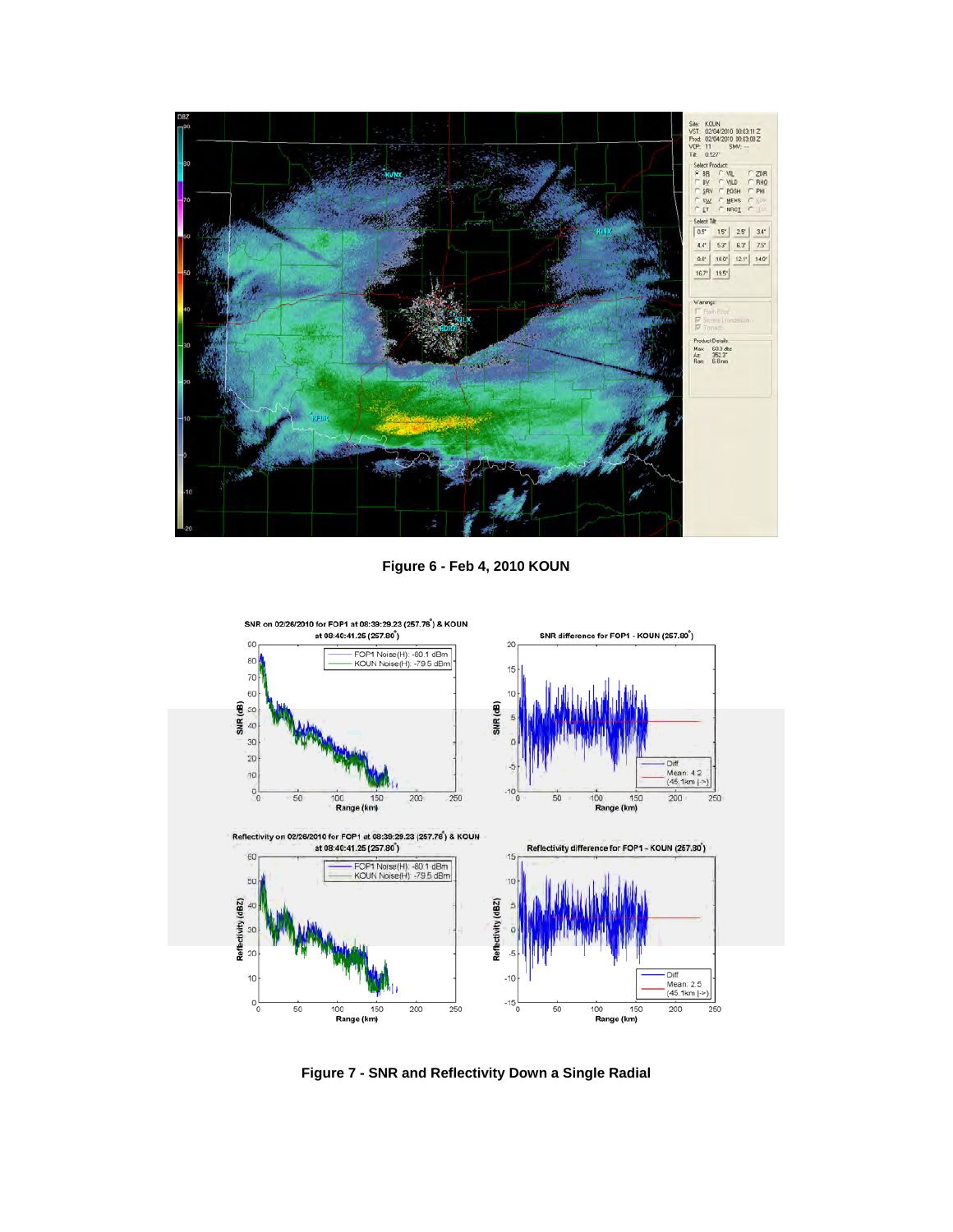

**Figure 8 - Mean SNR and Reflectivity Difference, Feb 4, 2010** 



**Figure 9 - February 26, 2010 KCRI**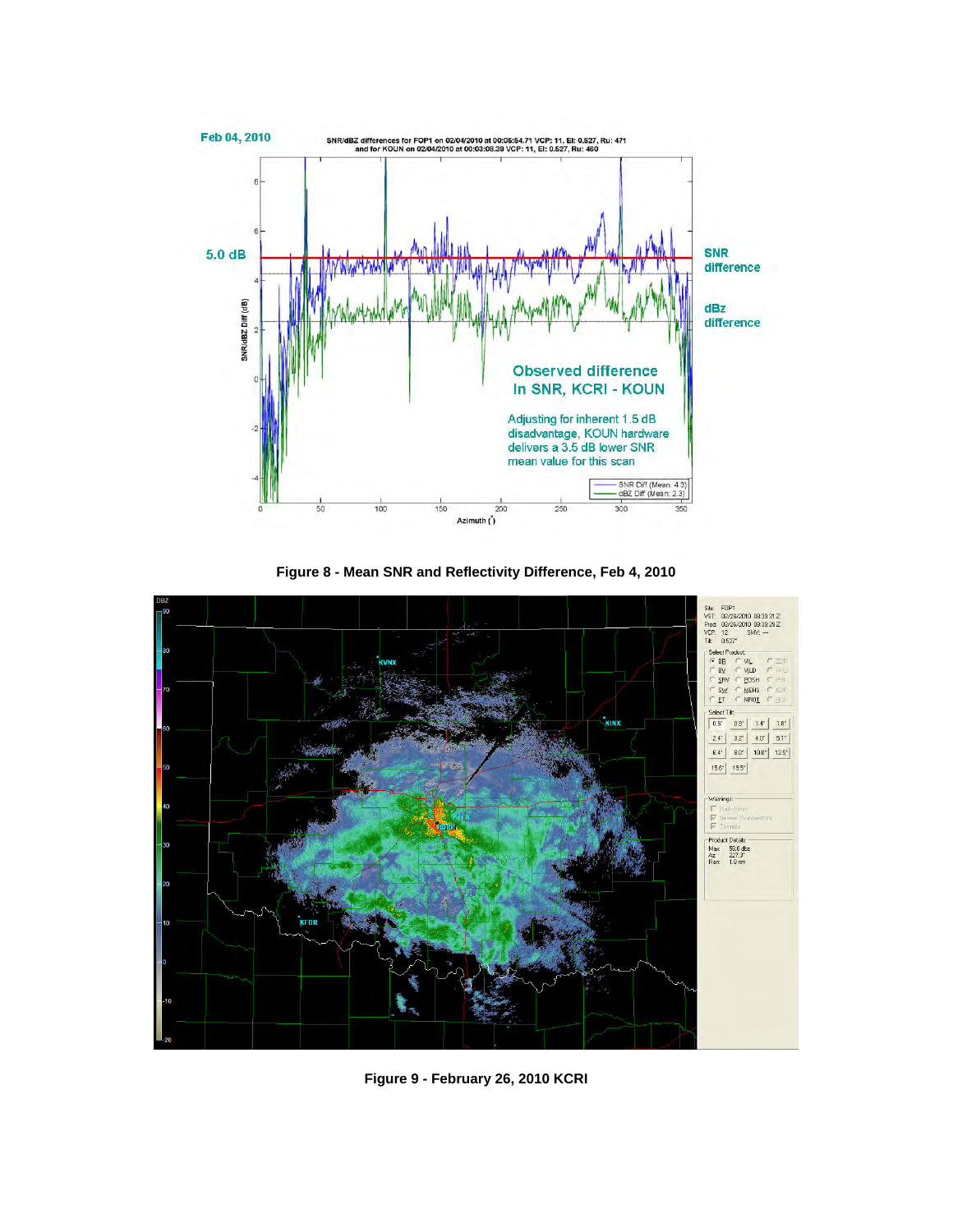

**Figure 10 - February 26, 2010 KOUN** 



**Figure 11 - Radial Mean SNR and Reflectivity, Feb 26, 2010.**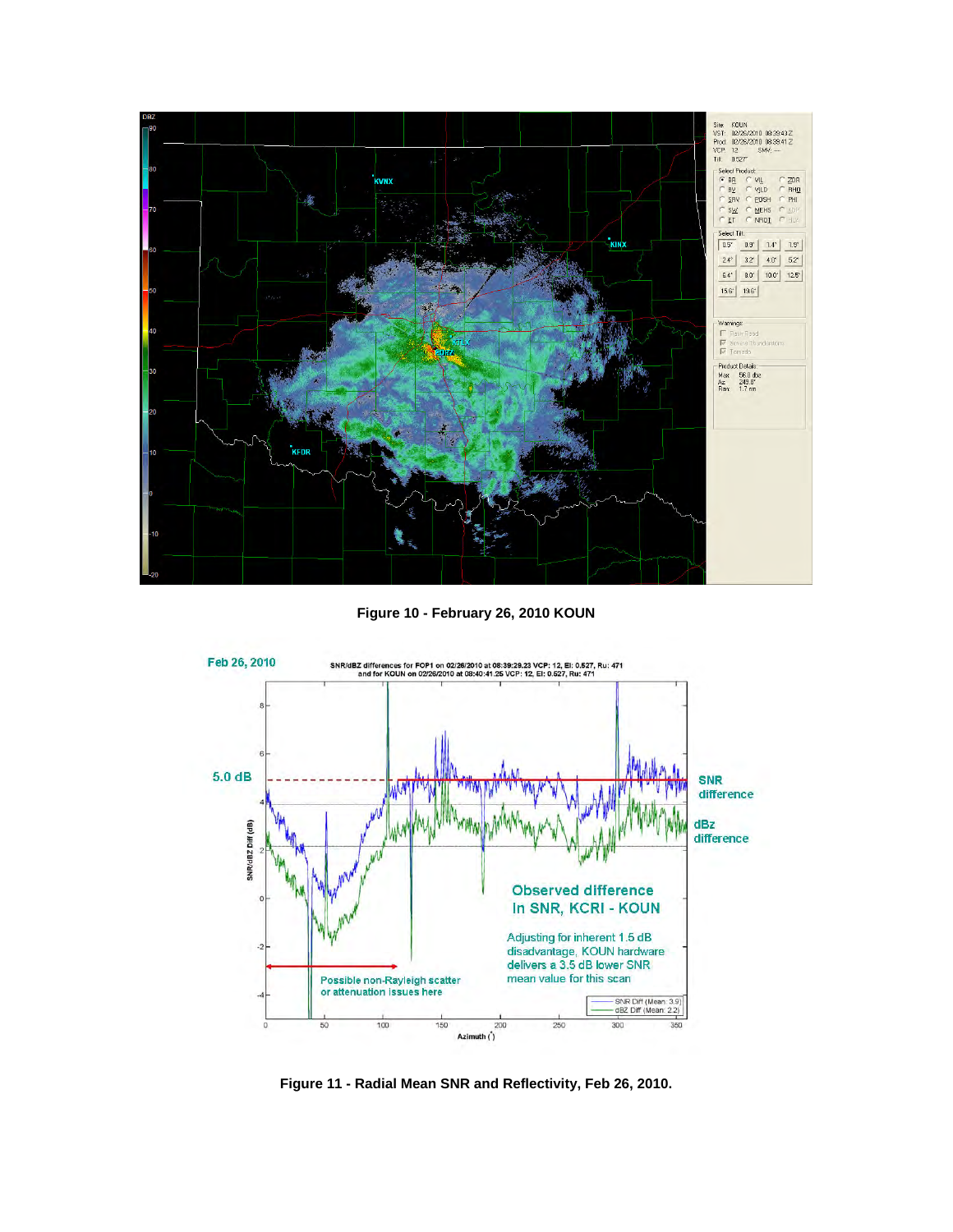

**Figure 12 - KCRI Reflectivity March 20, 2010** 



**Figure 13 - KOUN Reflectivity, March 20, 2010**